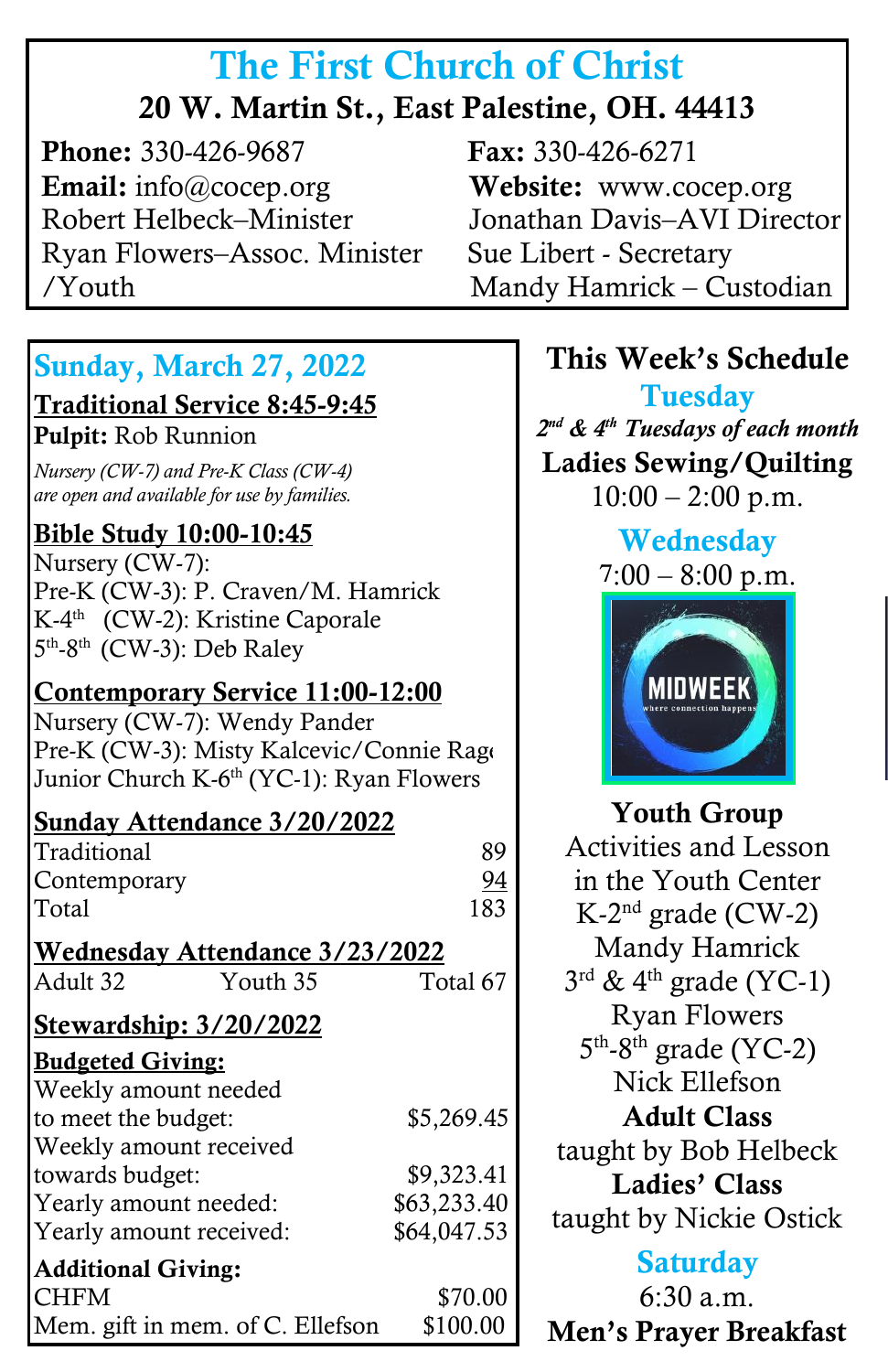



 memorable way. You will leave this event having a greater You will learn about the Old Testament in a creative and understanding of the Bible and how it all fits together, and you'll have fun doing it. Everyone who attends receives a free WALK THROUGH THE O.T. BOOK.

 **here, at the church building or online. There is no cost for Saturday, May 21 from 9 – Noon Registration for the event starts APRIL 13TH. Register this event, but an offering will be collected.**

 $\epsilon$ 48 $\epsilon$  is Sunday, April 17<sup>th</sup>

Worship Services will be at their regular times 8:45 – 9:45 a.m. – Traditional Service 10:00 – 10:45 a.m. *Food & Fellowship (We will not have Body Works)*

11:00 a.m. – 12:00 p.m. – Contemporary Service. A sign-up sheet has been placed on the bulletin board for food donations. Please take a look today to see what is needed.

# *Flowers in Memory*

*If you would like to bring in flowers for Easter Sunday in memory of a loved one(s), please sign the designated list on the bulletin board. Tulips, azaleas, or lilies may be brought to the church on Saturday, April 16th . Please do not bring flowers before the 16th . Thank you.*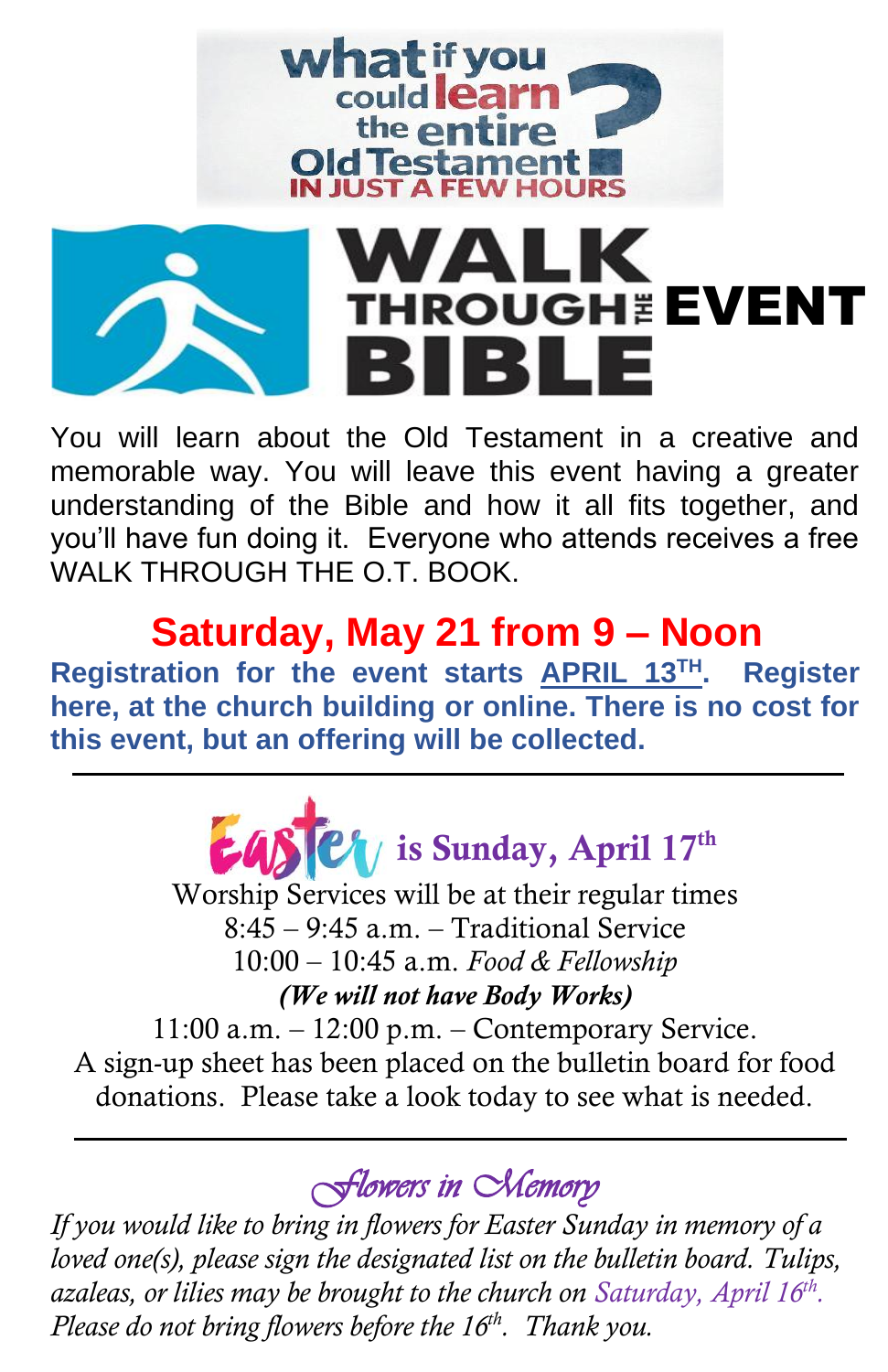

**3/28** Connie Robinson **3/29** Hannah Conard  Ryan Flowers **3/30** Mark Duncan **3/31** Andris Baltputnis **5/1** Nickie Ostick Trevor Kimmel



**3/28** Jim & Bree Hall



### Century Hall Rentals

If you would like to use Century Hall this year for Graduation parties or open house, please come into the church office or call ASAP. The dates will start to fill up fast.



#### PLEASE REMEMBER IN PRAYER…

Our country & its leaders; our military; first responders; law enforcement officers; shut-ins; kids in school & college; those affected by Covid and those travelling for their jobs.

#### The people of Ukraine

Beth Muskovich had her metatarsals removed. Please pray for a speedy recovery. (Mallory Aponick's aunt)

Unspoken Request *personal*.

Connie Rager for health concerns and pending surgery.

Marge Lewis for health issues.

 Ken Smith is in Parkside Nursing Center room #10.

Unspoken Request for health & strength. Elaine Emanuel & baby Elaine has been admitted to the hospital with preeclampsia. She will be staying there for 3 weeks until they induce labor the week of April 3rd.

Karry Snyder broke her hip and is recuperating from hip replacement surgery. She is doing well.

Julie Crowe is recovering from surgery for a torn meniscus.

The Family of Bill Clemmer upon Bill's recent passing. (Karen Baker & Judith Trella's uncle) Sarah Helbeck is home and doing good.

Marjorie Bublitz update has been placed in hospice care. (Danielle Bublitz's grandmother)

Debbie Hoon has cancer in her bone marrow. She will be in Cleveland Clinic for 2½ weeks for chemotherapy to kill all her bone marrow and replace it with stem cell bone marrow they harvested from her before. (Janet Hoon'<sup>s</sup> sister -in-law

Bob Kunkle is at home recovering from surgery on his hand. He will also have a surgery on his other hand in the near future. (Butch & Sue Libert's nephew)

Mike McCoy is in a Virginia Hospital in ICU recovering from heart valve replacement surgery. (Diane Earnest's brother)

> Please remember these people in your prayers and with a card or phone call.